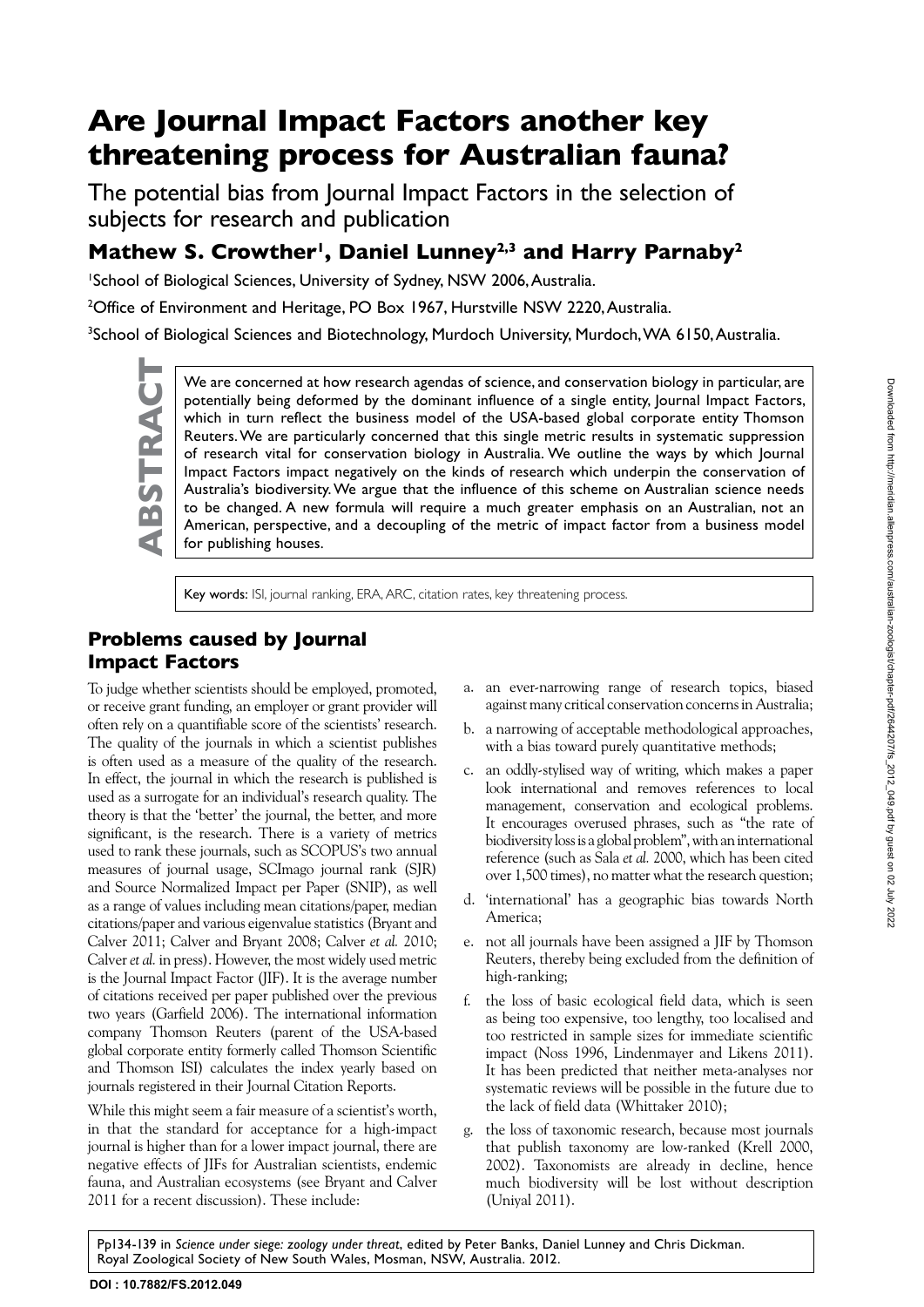Bryant and Calver (2011) have produced a devastating critique of the limitations of publishing power on science, particularly Australian natural history, and the essential ecological studies needed to understand and conserve Australian fauna. There are other ethical issues for scientists and journals, including 'unpopular' subjects and small fields being neglected, and unethical authorship selections (Werner 2009). However, in this paper we concentrate on the more direct impacts on the Australian fauna and its conservation.

A colleague recently complained to us that several of the manuscripts that he had produced for symposia in the past (e.g. on the endangered Green & Golden Bell Frog *Litoria aurea,* published by the Royal Zoological Society of NSW) had more than 20 citations each, yet remain mostly invisible to the international community. This means that Thomson is deciding, on commercial and North American grounds, whether an Australian zoologist's work gets recognised or not.

In fact, many of our colleagues and students have mentioned to us how their work was obstructively influenced by JIFs:

- • by being restricted by excessive emphasis on the elitist approach to publishing;
- the allocation of funding, grants (especially from the Australian Research Council) and academic positions to scientists who maximise their publications in the international literature;
- a change in prestige, and thus support, away from research important to conservation and management at the local scale, particularly in academic institutions.

More recently, the Australian Research Council (ARC) replaced the JIF with the Excellence for Research in Australia (ERA) Index to rank these journals. The ERA ranking system comprised committees of academics who subjectively placed all journals into one of four categories (A\*, A, B or C), based on the perceived importance of the journal in the field. This was set aside in 2011, but will be replaced with a similar metric. Although the ERA seemed to have the benefit of being fairer than the JIF to diverse disciplines (studies in zoology, ecology and wildlife research cannot get into journals with high citations such as *Cell*), we believe it would have had the same consequences for Australian wildlife, ecosystems and scientists as the JIF.

Mike Calver (pers. comm. 2011, Murdoch University WA) has pointed out that the ERA changes in 2011 are essentially the end of the ranking system, which will be replaced with 'a journal quality profile, showing the most frequently published journals for each unit of evaluation'. Calver's reading is that the ranking system, for all its flaws, was transparent. The ARC's response has been to create the opaque 'journal quality profile', which Calver says will be just as bad, but which will not attract much criticism because nobody knows what it is.

Another view, clearly articulated by Harry Recher (former editor of *Pacific Conservation Biology*) in reading a draft of this paper, is that, "all ranking systems should be dispensed with as being counter-productive in basically the ways the

authors are suggesting. If journals are to be ranked, then we need a quantitative system that objectively scores each journal without prejudice. It is also inappropriate to place all journals in the same basket, as different fields of science differ wildly in the amount of research conducted, funding, number of players, number of journals, and so on. To compare excellent taxonomic research with excellent cancer research is impossible and has only led to the denigration of taxonomic studies, for example."

Mike Calver, the current editor of *Pacific Conservation Biology*, has taken a strong interest in this matter, which helps others penetrate this arcane world of journal ranking. For example, Calver and Bryant (2008) were able, after some considerable effort, to calculate that *Pacific Conservation Biology* is picked up internationally, despite not having an ISI listing, and that the journal is comparably cited to similar journals that are listed. Calver *et al.* (2010) asked: "what makes a journal international?" From a case study using conservation biology journals, they concluded that the assessments do not reflect on quality, but may aid editors planning distinctive journal profiles, or authors seeking appropriate outlets. Calver *et al*. (in press) analysed *Australasian Plant Pathology*'s authorship and readership 2001–2010, and found that it makes a broad regional contribution with global recognition, given its increasing proportion of authors from outside Australia, the many countries citing it, and its use relative to similar journals. Mike Calver also directed us to the insightful paper entitled: 'The top-ten in journal impact factor manipulation' (Falagas and Alexiou 2008). They noted that a considerable part of the scientific community is, at least to some degree, involved in the 'impact factor game', and concluded that editors and publishers should strive for quality through fair and thoughtful selection of papers forwarded for peer review, and editorial comments that enhance the quality and scientific accuracy of a manuscript. Thus, a detailed analysis of JIFs and related metrics can yield a story that is far more complicated than how the quality of a paper, and by inference the scientist, is related to a journal's JIF. It is a misleading statistic and should not be relied upon to judge the merits of either a journal or a piece of research, or the researchers themselves.

We are concerned that some of the finest Australian journals (e.g. *Austral Ecology*, *Emu, Wildlife Research*), in aiming for a higher international standing may, in the process, be in danger of being seduced to accept a narrower range of papers (for example less on regional Australian studies and fauna) to gain a higher JIF. This is almost certainly linked to economics. With fewer publishing houses involved, the goal appears to be to make a profit by increasing the market rather than encouraging research or fostering communication which would help the management and conservation of the Australian fauna. The issues are not simple, as may be implied, and, as Harry Recher (pers. comm. 2011) points out, it may be not so much that the journals will have narrowed the range of papers they seek to publish, but that they may place more emphasis on papers from overseas that may not be of the same quality as Australian work they reject.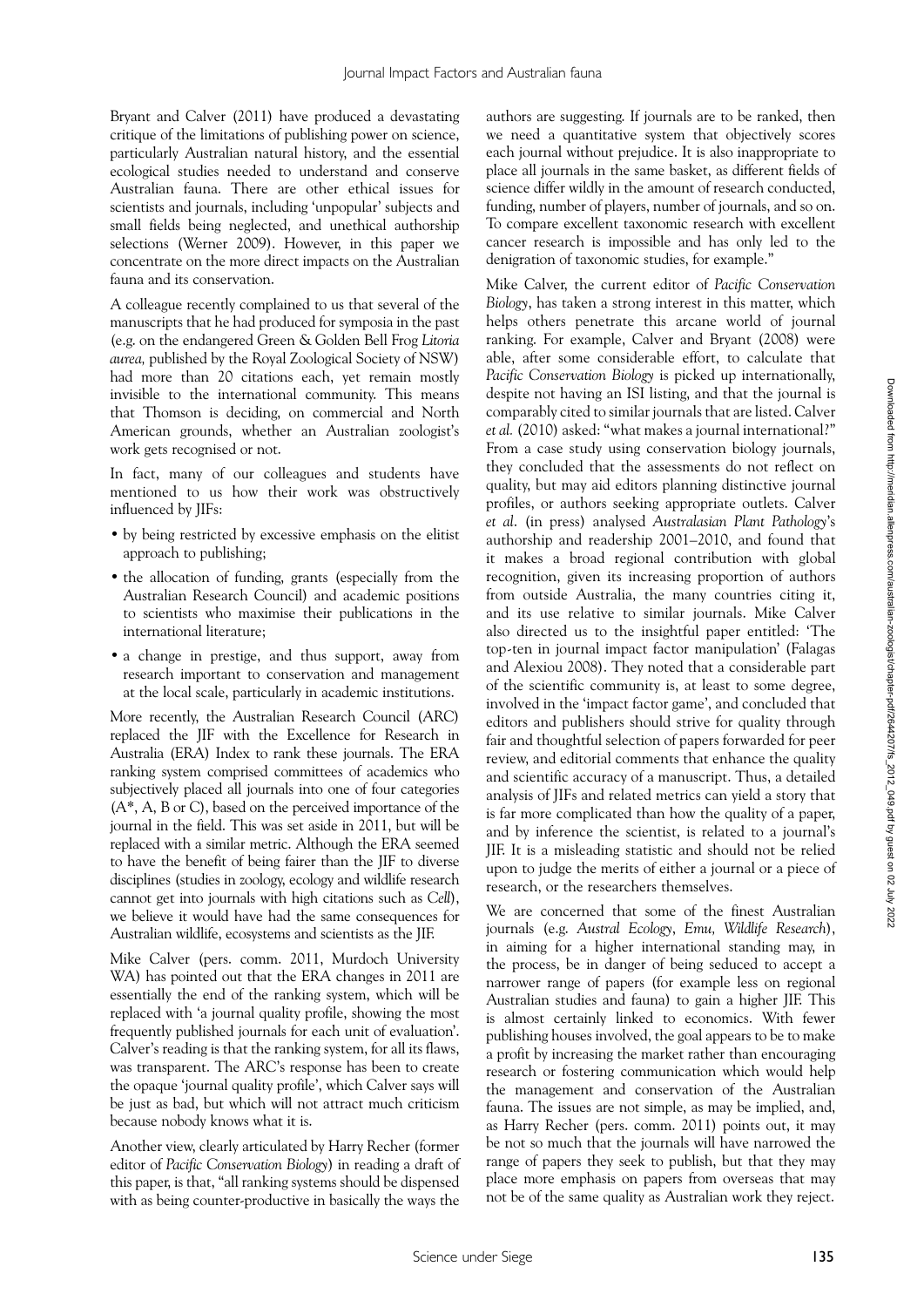## **Does 'international' really mean 'America'?**

Most 'high-impact' journals are USA-based (the base of Thomson Reuters), followed by British, European and Canadian journals. A search of the Web of Knowledge (Thomson Reuters' online journal search engine), using 'conservation' as a search term, between the years 1996 to 2007, demonstrates that the vast majority of references come from the USA, followed by England, Germany, France and Canada (Figure 1).

While this dominance reflects relative national research efforts – there has been far more research undertaken and published in North America than Australia – it nevertheless, in our view, tends to bias conservation research towards Northern Hemisphere researchers, taxa and conservation priorities. Australian-based examples are less likely to be used, hence problems unique to Australian landscapes are underplayed as not being 'international' enough. Such unique Australian issues include eucalypt forests, long-distance fauna movement patterns, and the consequences for the biota of the erratic rainfall patterns of the arid inland. One of the ways of addressing this bias is to produce Australian text books, and that was the stimulus for Recher *et al.* (1979, 1986) producing their text, and Calver *et al.* (2009) assembling their outstanding contribution to Australian books in this market. However, recognising the problem is not all that is required. We need to see the Australian issues in our selection of problems to solve, including

how to frame our questions and how we present work for publication. This point is not just for researchers, it is critical that those who judge the scientists and their publications see the value of tackling Australian issues with our national interests at heart.

# **Journal Impact Factors loom as a key threatening process to the Australian fauna**

The hegemony of the JIF listing process, and the possible replacement by a process similar to the ERA, has created a divide between journals deemed valuable and those of lesser importance.

Since many Australian researchers perceive career advancement as depending in part on publication in 'international' journals, authors strive to adapt research programs and publication output to these journals. This implies that local journals, such as *Australian Mammalogy, Australian Zoologist* and *Pacific Conservation Biology* (none of which have been assigned a JIF by Thomson Reuters) publish only second-rate science. In our view, these journals exhibit the quality of science, writing and refereeing equivalent to journals benefiting from JIFs, and the high quality science of these journals includes research that is applicable to the conservation of Australia's flora and fauna. We need to be aware of the cultural cringe involved here, which in this case is yielding to the fact that Thomson preferentially lists American journals, and appears only



Figure I. American dominance in the number of Conservation papers in ISI Listed Journals, 1996-2007. Derived from a search of the Web of Knowledge (Thomson Reuters' online journal search engine) using conservation as a search term.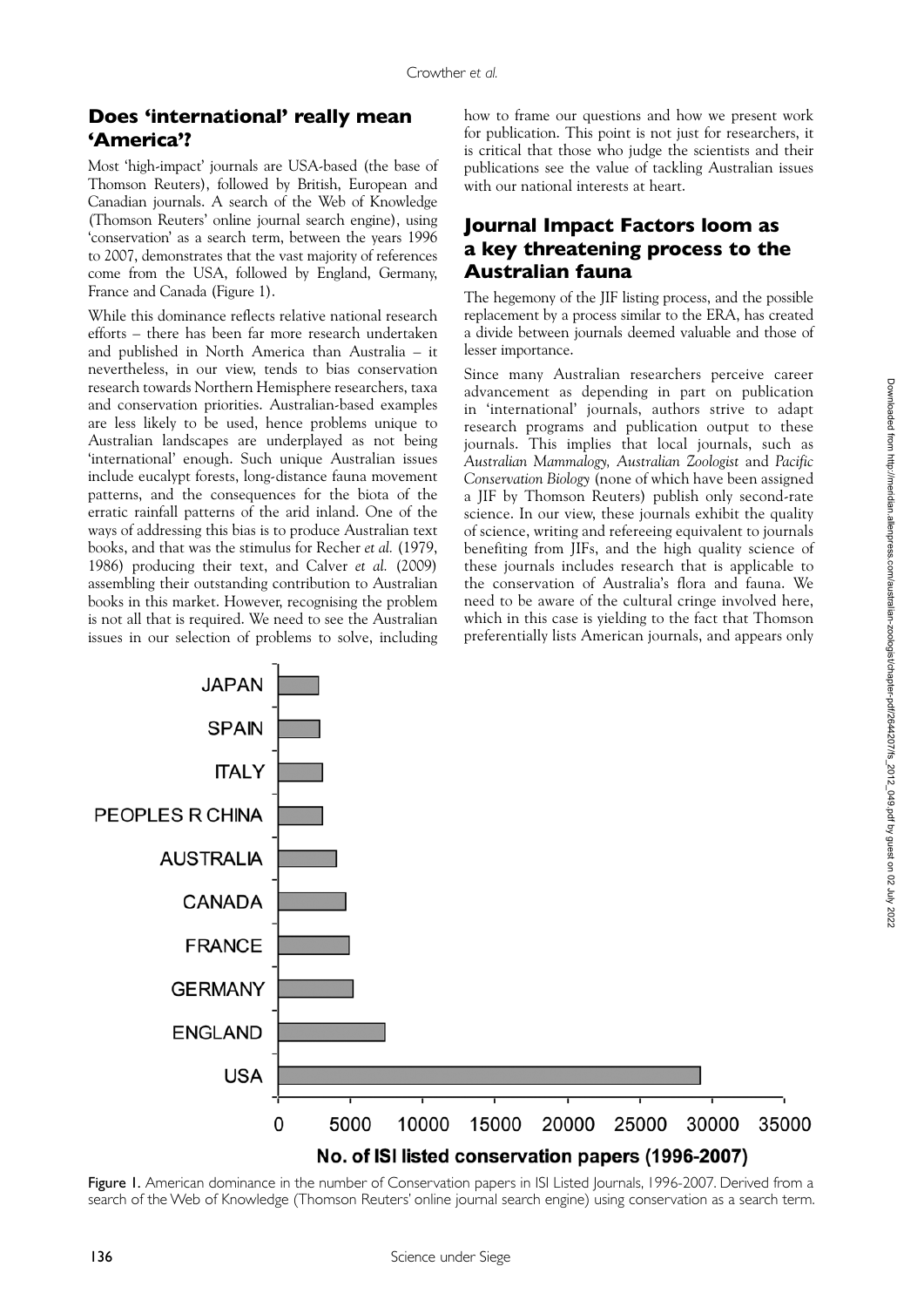to list overseas journals to provide breadth. If we have that awareness, then we have a chance of not deferring to this ranking system in our choice of research to be done and researchers to promote.

This 'scientific apartheid' creates a situation where research topics, critical for the conservation of Australia's flora and fauna, are excluded or disadvantaged by journal metrics. Such topics include: faunal inventories; descriptive taxonomic studies, e.g. new species; field identification criteria; studies of an individual population; ecological or natural history studies of a locally endemic species; and species not currently in the conservation spotlight, e.g. common species or those of no commercial importance.

In addition, with ongoing research divisions and funding cuts to government departments, less of this vital basic research on the Australian fauna is being conducted. A further irony is that if such studies get into high impact international journals, such as *Nature* or *Science*, they have a much lesser impact on their field than in more specialised journals (Postma 2007).

To illustrate these points, two examples of top-quality scientific studies which have had high but different significance for Australian conservation biology are described.

#### **Example 1: Kreftt's (1866) paper on Murray-Darling junction fauna.**

Krefft (1866) recorded species that are now long extinct, such as the numbat *Myrmecobius fasciatus* and pig-footed bandicoot *Chaeropus ecaudatus*. This classic paper would not be accepted by a journal chasing JIFs, yet such papers are still being submitted and will in turn become critical and irreplaceable yardsticks for monitoring environmental change. Further, such studies will not be undertaken if the researcher's aim is international publication, and if such data were to be acquired in a larger study, it may not be written up because it would take time away from writing the papers for international journals. Adam (2010) has identified the critical role of natural history study and laments its modern neglect. Natural history appears to be suffering from the same issue of being marginalised because of its apparent nonprofessional standing, which is a related problem because the journals which accept natural history papers do not receive international standing.

Basing impact factors on the past two years of citations discriminates against baseline studies that will be used far into the future, such as Krefft's (1866) paper, in favour of findings of immediate application, but with a limited shelf life, such as medical work. Faunal survey papers have a long shelf life because they represent a slice of time for endless future reference, even though they have a low immediate citation rate. Hence, *Australian Zoologist's* commitment to publishing significant fauna survey work, such as Kutt *et al.* (2005). However, on grounds of low international relevance and likely citation rates, Krefft's paper would be *rejected* by JIF-rated journals.

Papers such as Krefft (1866) continued to be cited at an ever-increasing rate. Consider the early work in the species that you are studying. If it is now endangered, but was once common, then *all* early references take on a heightened value. Similarly, it is important to track the distributional expansion of pest species, and early papers are valuable, as are earlier papers that deal with control methods. For little-studied species, a common issue in Australia, there are so few papers that those published in earlier decades are all that are available. For those who are keen on conserving our native fauna, this has grim implications: scientists and journals will shy away from our little-known fauna.

#### **Example 2: Llewellyn's (2006) paper on one aspect of the biology of the Australian freshwater fish, the Purple-spotted Gudgeon, published in** *Australian Zoologist***.**

The Royal Zoological Society Council unanimously endorsed acceptance of this paper and recognised that it contained invaluable data for fish biologists, despite an anticipated citation rate of less than three times over the next decade.

*Australian Zoologist* has not been assigned a JIF: Thomson Reuters did not respond to several requests from the Royal Zoological Society of NSW in 2002, although the journal is currently being considered for listing. *Australian Zoologist* was to be classified as a C under the ERA, the lowest journal rank. It might be pointed out that, in the ERA scheme, 50% of all journals fell into this category. Thus, judging scientific merit only on international publication citations and the journals in which papers have been published discriminates against sound, basic science on native Australian fauna. So insidious was this ranking system, that some universities were advising staff not to submit their papers to C class journals (Shelley Burgin RZS council member, pers. comm. 2010), while others advised staff not to serve on editorial boards or referee papers for any but the top-ranked journals (Harry Recher, pers. comm. 2011). This would be another blow to the broader endeavour of ensuring that the basic science of Australia's fauna is published and permanently available. Not only do we need a metric that is fair to the scientists, we critically need one that values our native fauna and encourages such study. We need a diversity of metrics to reflect the diversity that we see in our scientists, or better still, dispense with any ranking system, because each version leads to inequalities for both scientists and the subject of Australian fauna, and no system of ranking can be objective.

With little apparent international relevance, Llewellyn's (2006) fish paper would have been *rejected*, had JIF been the goal of *Australian Zoologist* and the Royal Zoological Society of NSW. We already suffer a knowledge gap with respect to our native fauna, and failure to publish due to rejection based on not fitting the definition of 'international relevance' accentuates this deficiency.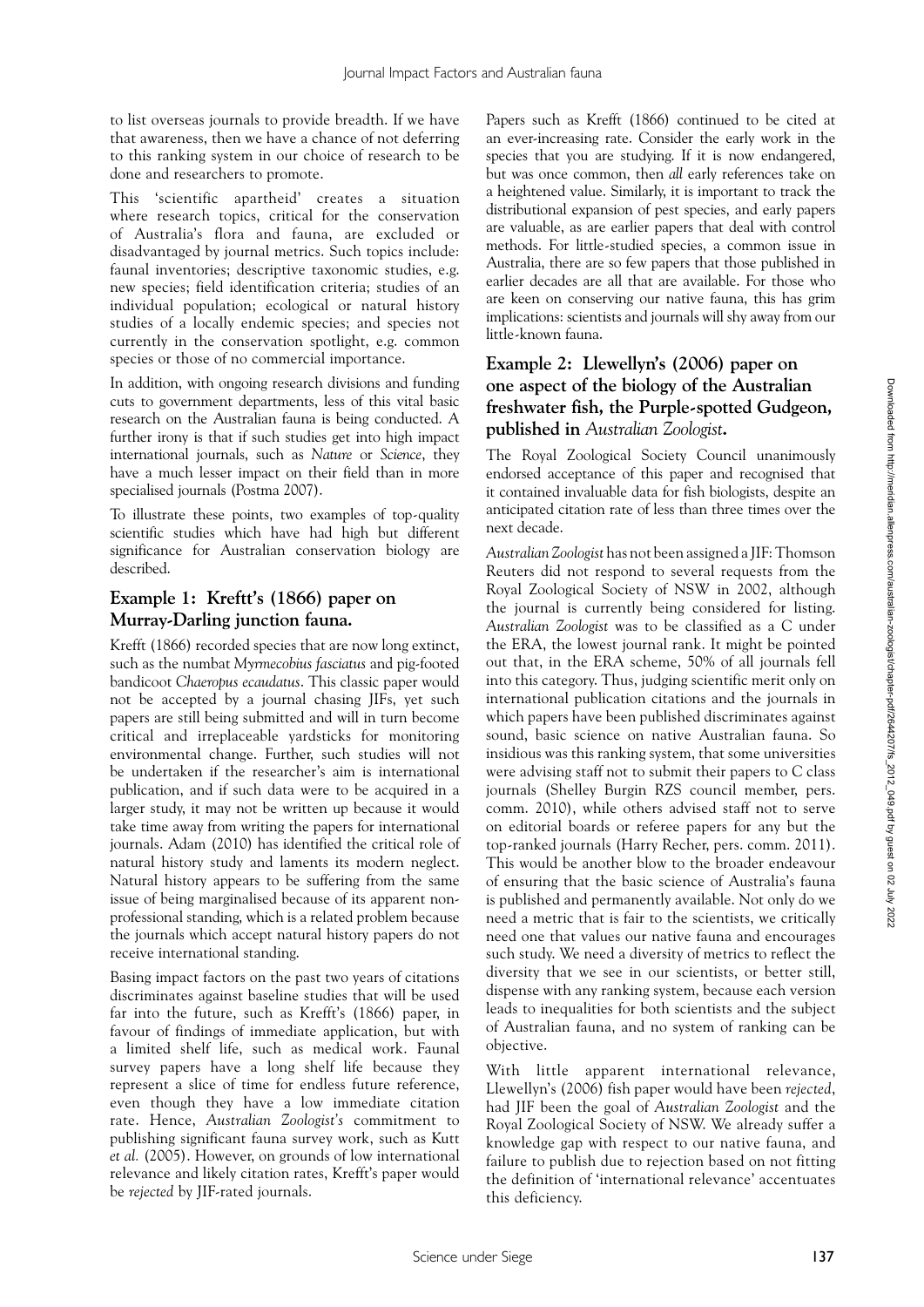# **A dilemma facing scientists:** *what to study and what component of their data to publish?*

Some topics selected for study will be immediately relevant internationally, and that is a draw for some scientists, and their relevance to conserving Australian fauna or ecosystems is a secondary consideration. If such a view were to be rewarded with more grants, better employment prospects, and status in the scientific community, then that view will become the norm. Then only the more committed, but less ambitious, researchers, would put local conservation issues first. Let us suppose survival in the scientists' 'rat-race' matters, then the issue becomes "what parts of the data sets gathered in any one study are to be published?" The first priority is to submit papers to international journals and, if there is time, then papers that are of little or no international relevance are submitted to local journals. The latter might include papers reporting fauna surveys of the local area in which the study was conducted, or measures to alleviate local conservation issues. If these distract the scientist from moving on to the next international paper, or a study leading to an international paper, then the local material is lost. The conservation tragedy mounts as more and more of such studies remain unpublished, or unresearched.

Another issue is the length of papers. International journals usually specify the maximum number of journal pages per paper, e.g. in highly ranked journals, 6-10 journal pages is the standard. Does science really work in such tight units? Some subjects are ill-suited to such restrictions. Historical accounts of environmental change are usually long, as are reviews of a major field, and some crisp observations only warrant two pages. Both the long and the short fall by the wayside on the international scene, yet both may well be high-quality science and of great academic merit, but not commercially worthwhile for an international journal, or one aiming for international standing.

# **A dilemma facing journal editors:**  *Do you accept a paper that is likely to be rarely cited?*

Journal editors are caught in the same trap as scientists wishing to publish their research, in that the citation rates of published papers are used as a measure of their quality. Acceptance for publication of papers on relatively obscure topics, or of interest to a limited audience, is mostly limited to journals prioritizing, for example, conservation of Australia's biota, adherence to the basic tenets of science, or papers which are unusual or innovative. On the other hand, such papers will not be accepted by those editors, editorial panels and publishing houses which seek fame and fortune via the path of JIFs.

### **Conclusion**

Journal Impact Factors impose an inappropriate corporate ethic on scientific publishing, and should not be the major metric used to allocate resources, determine academic appointments and gauge the value of Australian zoological research. In our view, being beholden to JIFs produces research and publication outcomes which obstruct, by distorting research priorities, the conservation of Australia's biodiversity. The influence of this scheme on Australian science needs to be corrected. A formula that gives Australian fauna and Australian ecosystems a stronger weighting is needed so that Australian scientific studies and their publication in quality journals are encouraged. This will require a greater emphasis on other criteria than Journal Citation Report listing, and a decoupling of the metric of Journal Impact Factor from a business model for publishing houses. To persist with a system that gives so much weight to journal ranking, based on JIFs, is to downgrade the scientists and subject matter that promulgate sound science but with a focus on Australian fauna, ecosystems and their conservation. In short, Journal Impact Factors place science, or at least Australian zoological science, under siege.

## **Acknowledgements**

The ideas in this paper benefitted greatly from discussions with Mike Calver, Chris Dickman, Matt Greenlees, Aaron Greenville, Dieter Hochuli, Simon

# **References**

**Adam, P. 2010.** The study of natural history – a PPP. Pp 1-15 in *The Natural History of Sydney*, edited by D. Lunney, P. Hutchings and D. Hochuli. Royal Zoological Society of NSW, Mosman, NSW, Australia.

**Bryant, K. A. and Calver, M. C. 2012.** Adaptive radiation in Australian journals in the Arbustocene ERA: an empty niche for JANCO? Pp XX - XX in *Science under Siege*, edited by P. Banks, D. Lunney and C. Dickman. Royal Zoological Society of NSW, Mosman, NSW, Australia.

**Calver, M. C. and Bryant, K. A. 2008.** Pacific Conservation Biology: An authorship and citation analysis. *Pacific Conservation Biology* **14**: 285-303.

Hudson, Mike Letnic, Bronwyn McAllan, Harry Recher, Mike Thompson and Jonathan Webb, and editing by Chris Moon.

**Calver, M. C., O'Brien, P. A. and Lilith, M***.* In press. *Australasian Plant Pathology*: an analysis of authorship and citations in the 21st century. *Australasian Plant Pathology*.

**Calver, M., Lymbery, A., McComb, J. and Bamford, M. (eds), 2009.** *Environmental Biology*. Cambridge University Press, Port Melbourne, Victoria, Australia*.*

**Calver, M., Wardell-Johnson, G., Bradley , S. and Taplin, R. 2010.** What makes a journal international? A case study using conservation biology journals. *Scientometrics* **85**: 387–400.

**Falagas, M.E. and Alexiou, V.G. 2008.** The top-ten in journal impact factor manipulation. *Archivum Immunologiae et Therapiae Experimentalis* **56**: 223-226.